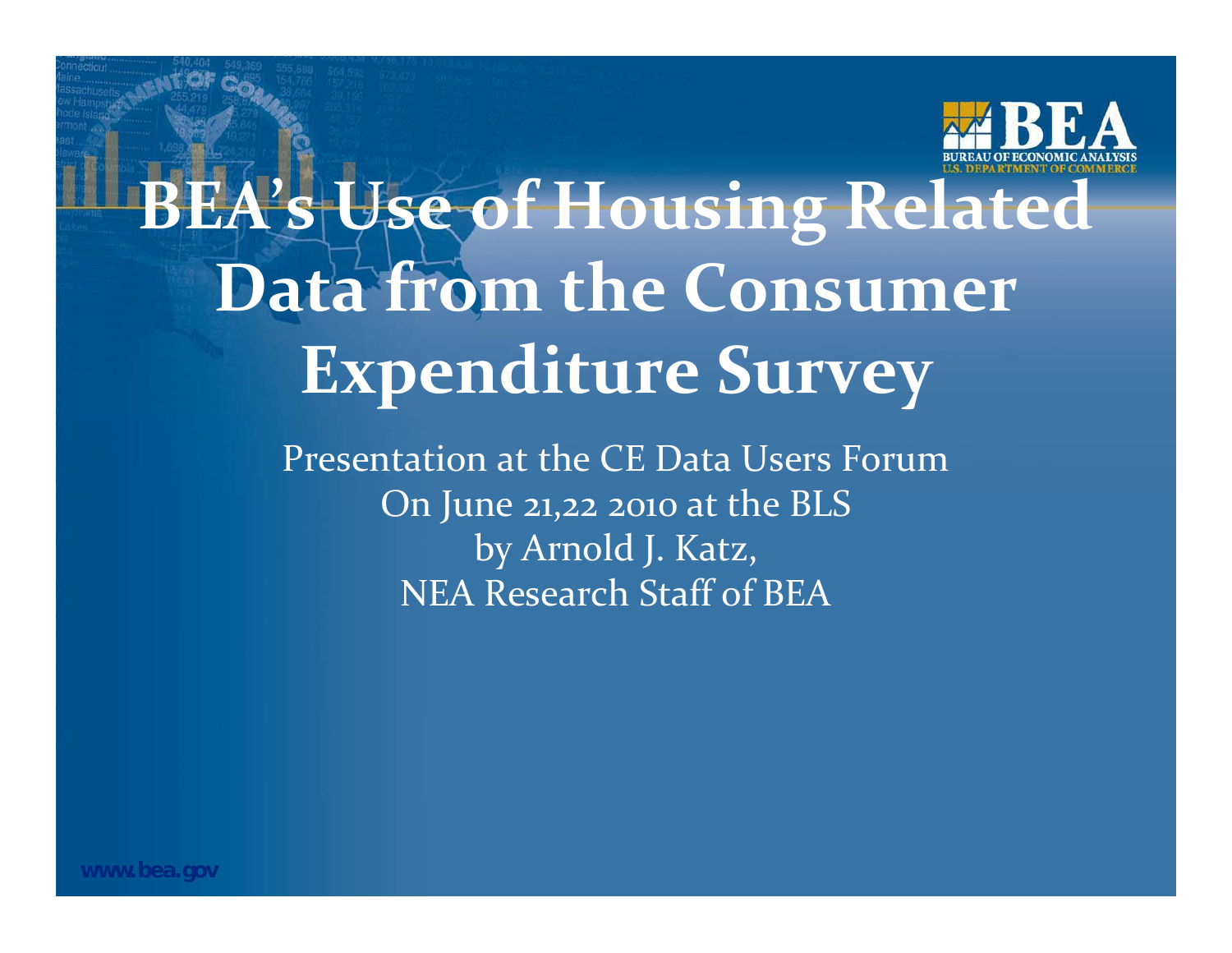## Disclaimer

▪ The author is with the U.S. Bureau of Economic Analysis (BE‐40) and can be reached at <u>arnold.katz@bea.gov</u>. The views expressed are solely the author's and do not necessarily reflect those of the Bureau of Economic Analysis or the U.S. Department of Commerce.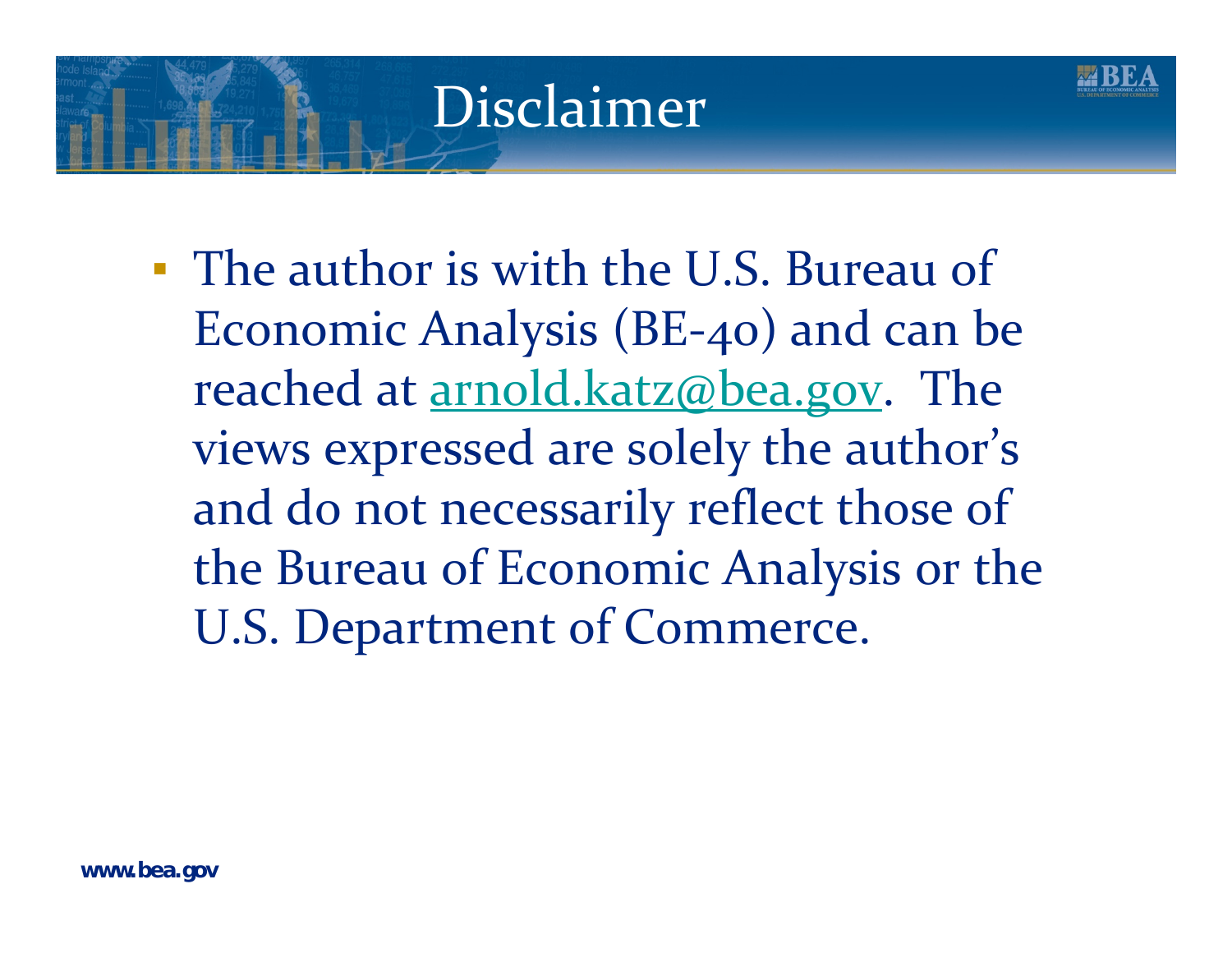#### Some CE Data Are Used In Benchmarking

- **BEA uses some CE data to establish** benchmark levels of estimates.
- $\mathbf{E}$  Benchmark estimates:
	- **Are made every 5 years in a** comprehensive revision of the NIPAs.
	- **Are consistent with a very detailed input**output table.
	- Use the most detailed and accurate source data.
	- **Anchor the levels of the various series.**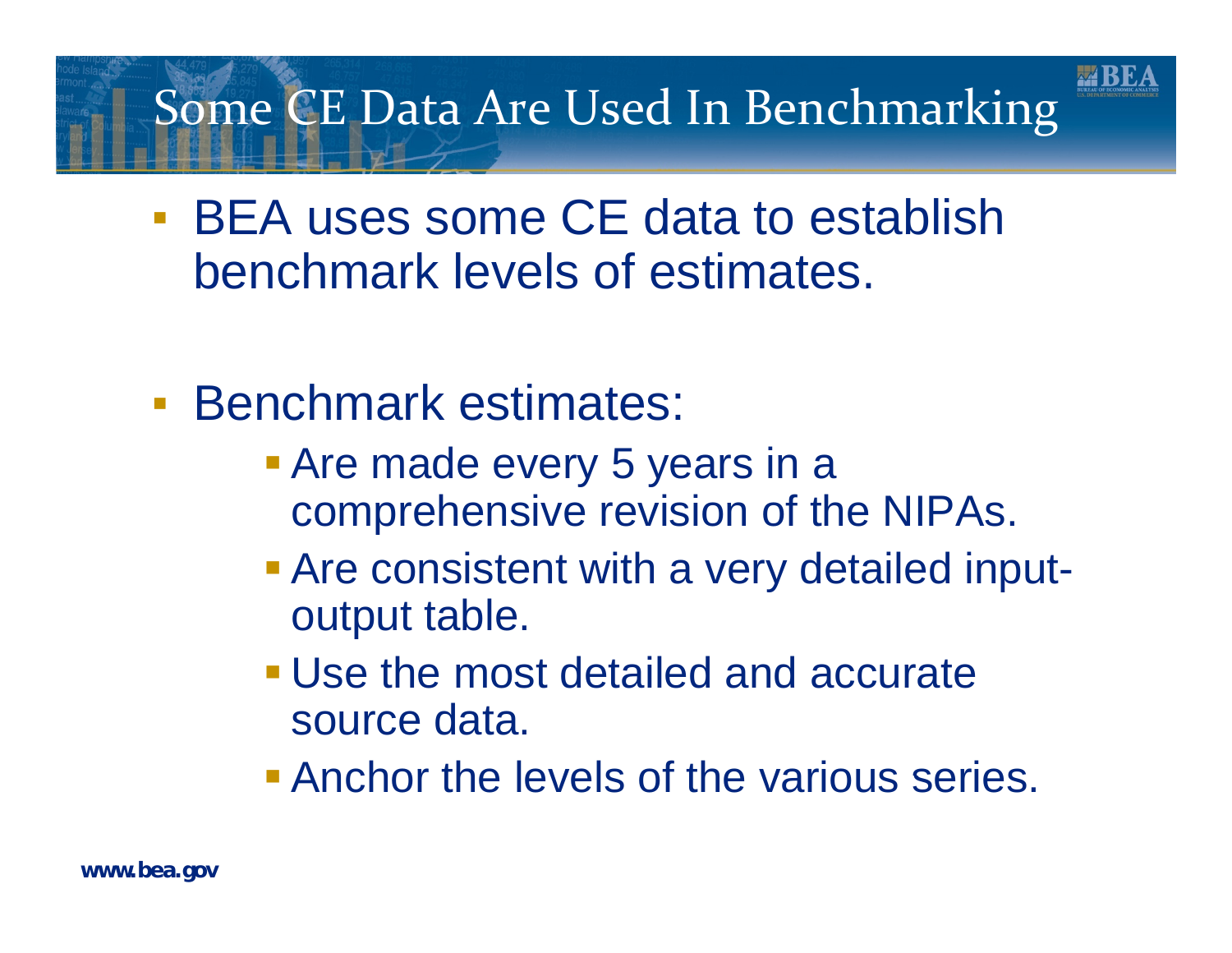#### Other CE Data Are Used As Extrapolators for Annual Estimates

- **BEA uses other CE data to obtain annual growth** rates. These are used to interpolate between two benchmarks and to extrapolate from the latest benchmark levels.
- The growth rates of this data are important, not their levels.
- **The timeliness of this data is a major concern.**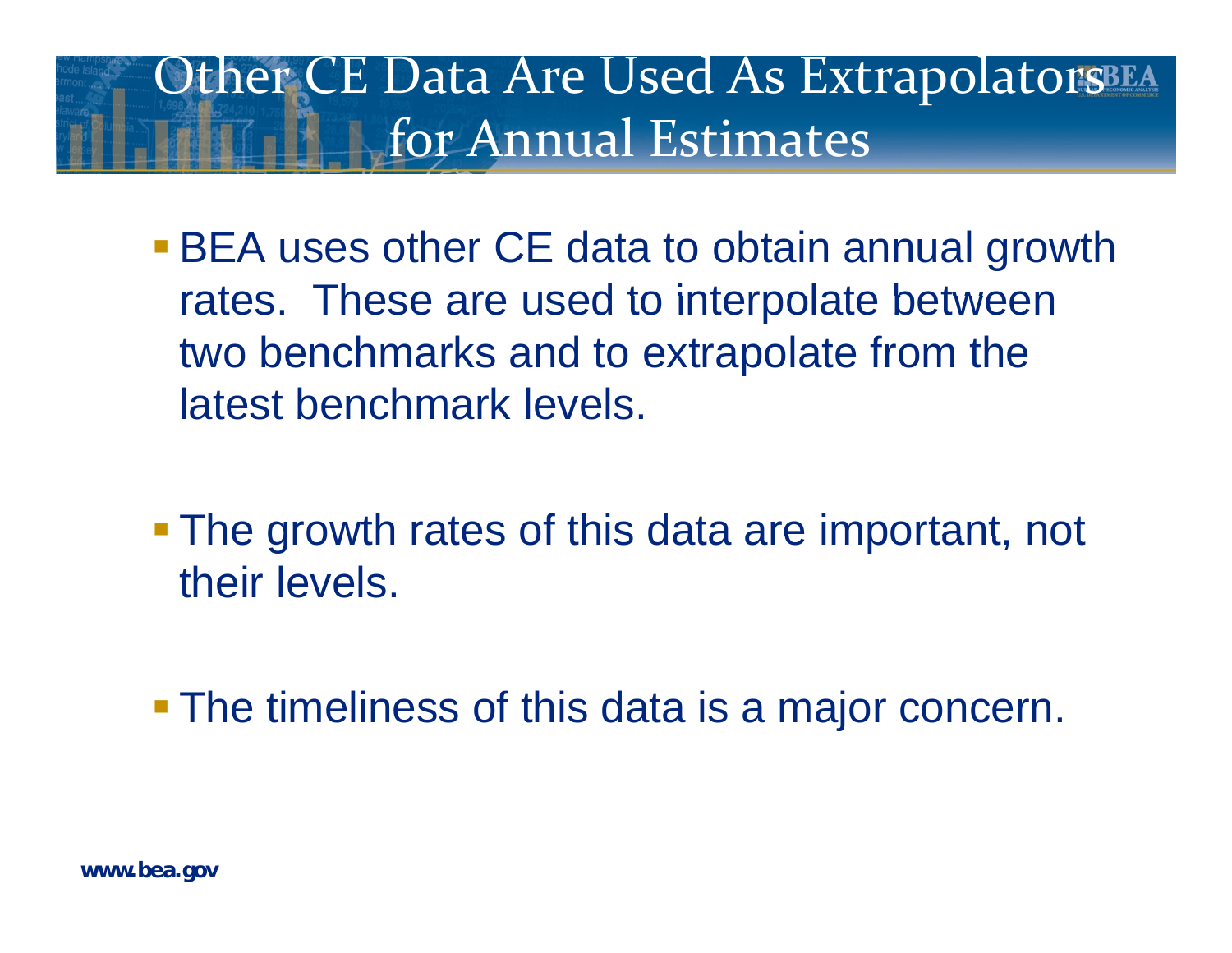

#### Specific Areas Where CE Data Is Used

- National income and product accounts use CE data related to:
	- **OWNET-OCCUPIED Space rent**
	- **Examployee payments for group health insurance**
	- taxi fares
	- **Prior to 2007, auto and truck lease payments.**
- **BEA's travel and tourism accounts use** detailed data from the CE that distinguishes expenditures made at home from those made away from home.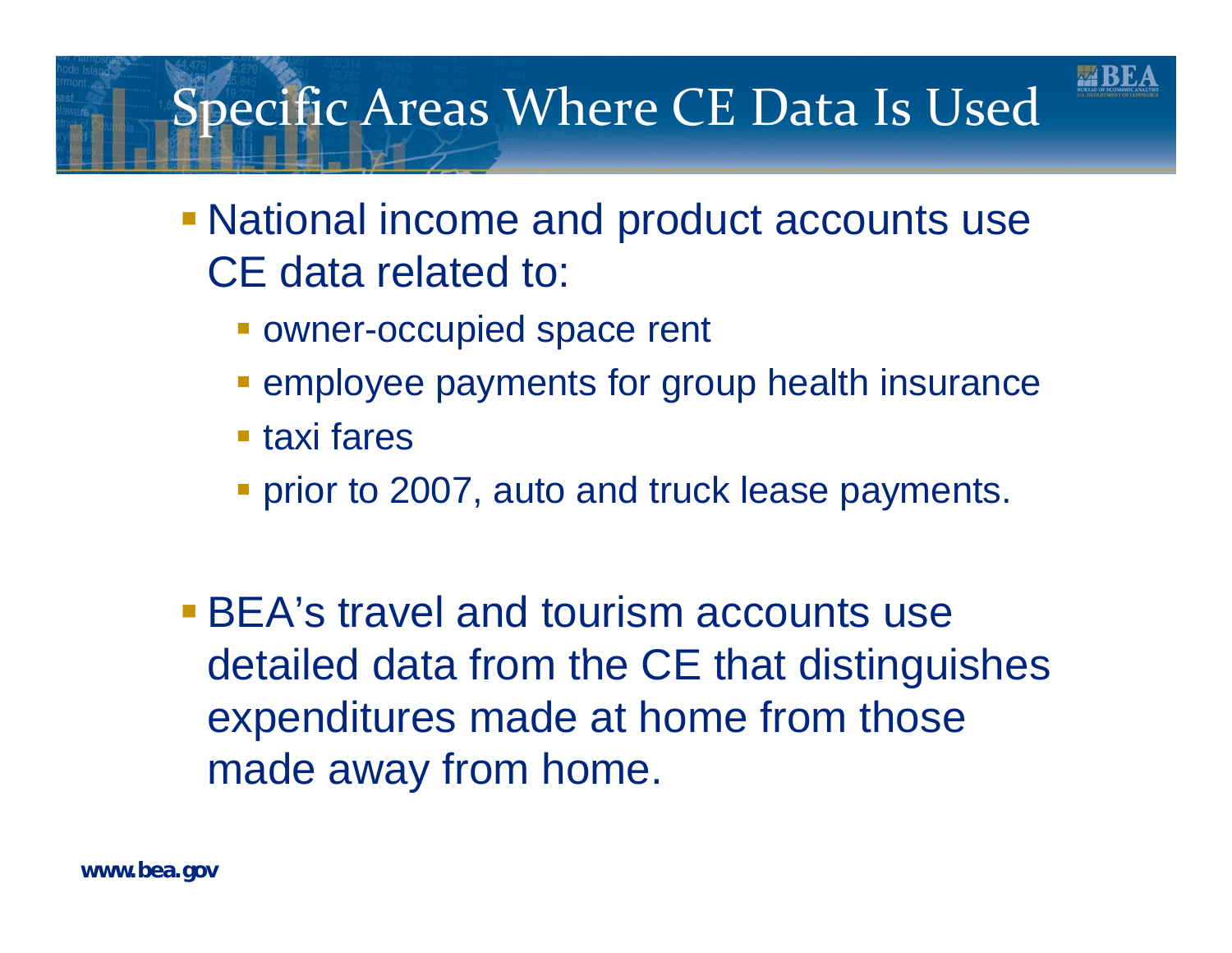## Less Use of CE Data Since 1998

- ▪BEA made extensive use of CE data prior to 1999.
- ▪• Since then much CE data has been replaced by data from expanded business surveys, particularly in services.
- $\mathbb{R}^n$  Business surveys are more reliable than household surveys because they are:
	- Based on accounting data
	- Based on a larger percentage of the sampling universe
	- **Example 1** Less subject to recall bias
- ▪ CE data is still used to judge the accuracy of data from other sources.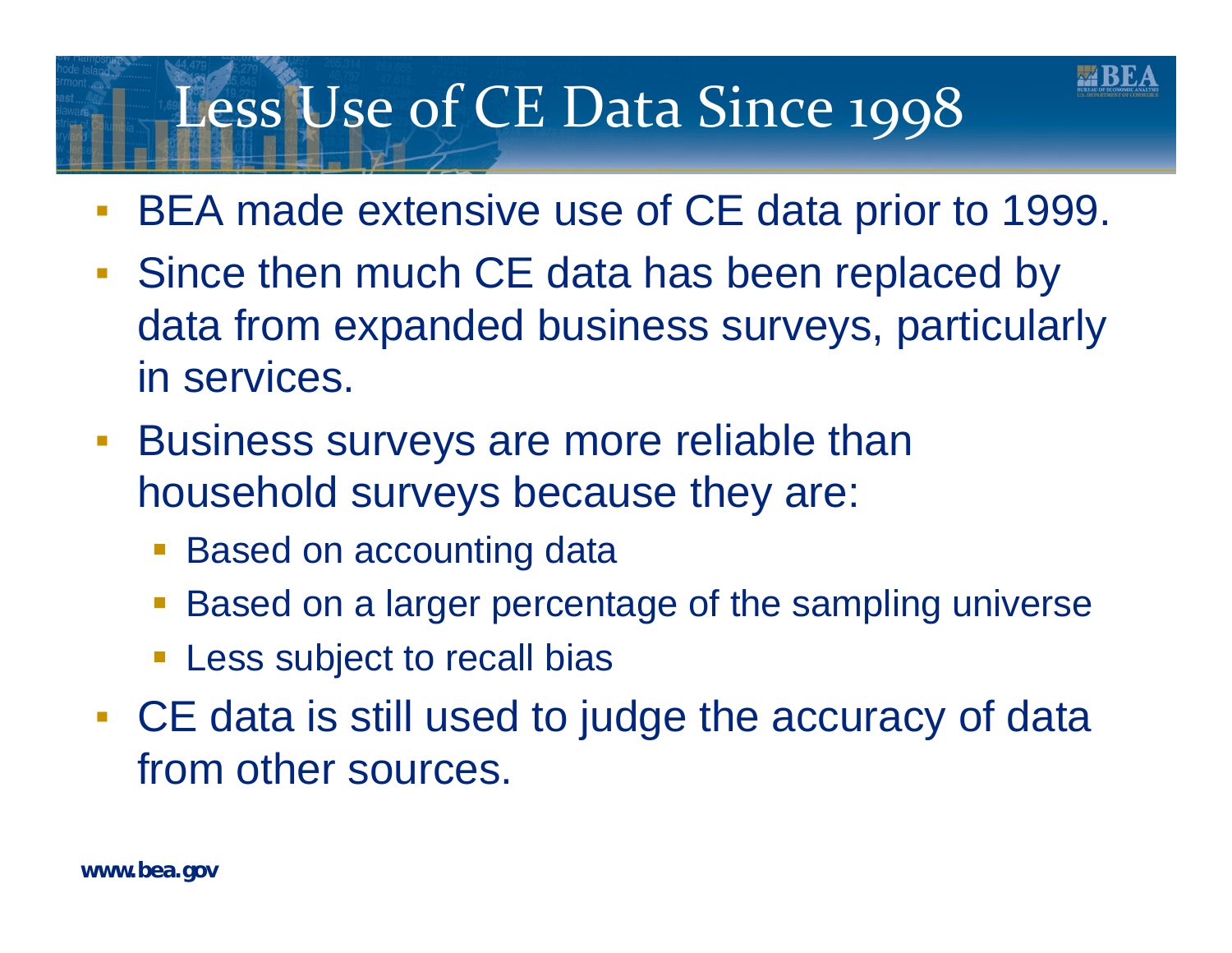#### CE Data is Used to Estimate Two Key Housing Related Aggregates



- ▪ Space rent – the actual rent paid by tenantoccupiers and the imputed rent paid by owneroccupiers on their homes. It is a major component of personal consumption expenditures.
- **Rental income of persons consists mostly of the** actual rental income received by individuals who rent out real property plus the imputed net rental income of owner occupants. These are measured as the space rent of owner and tenant occupiers less housing related expenses.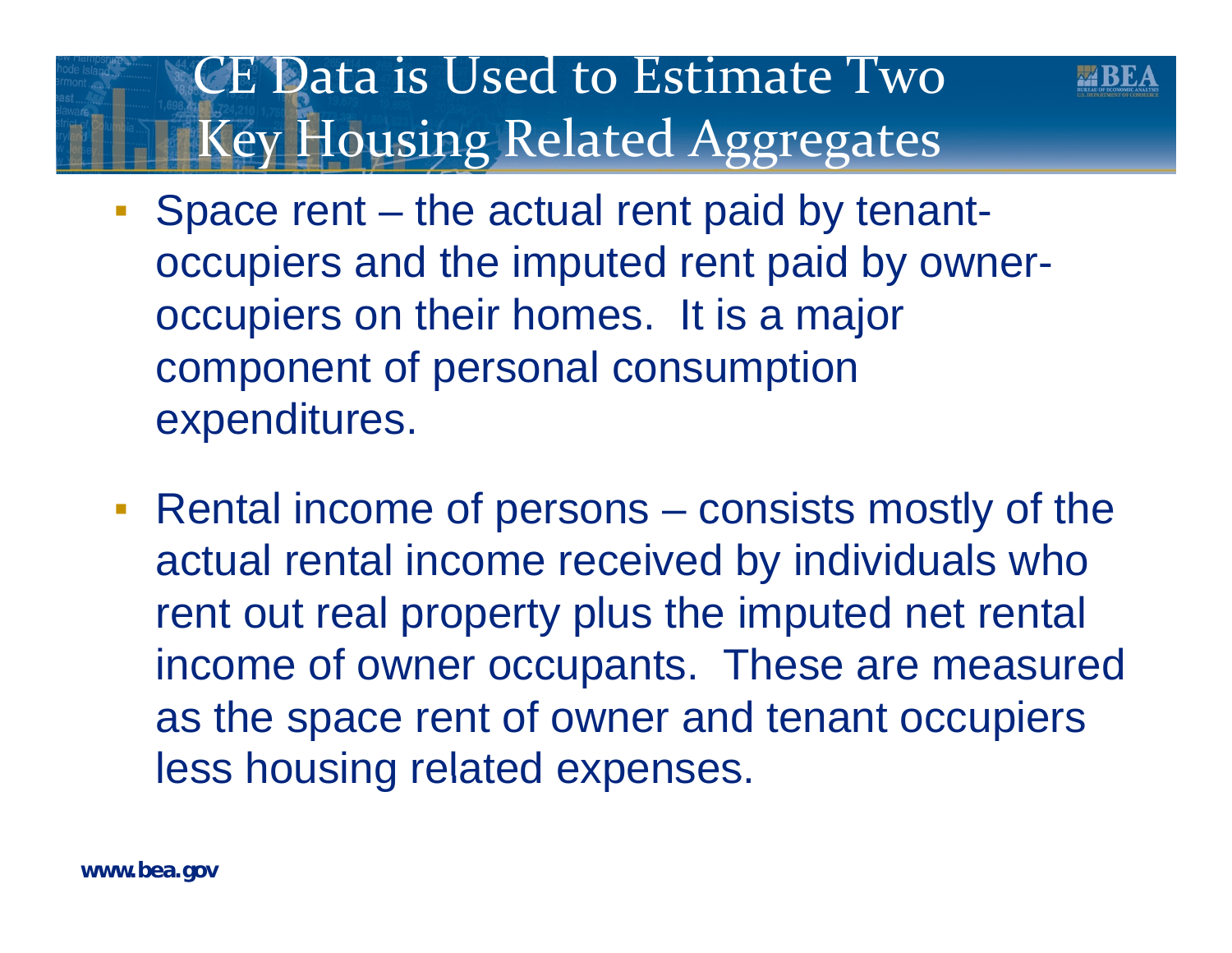#### CE Data Used to Estimate Space Rent

- $\Box$  BEA estimates annual values of space rent on owner-occupied homes using a special tabulation of the CE. CE data on homeowners' assessments of what their homes could be rented for are used to estimate a mean rent. This rent is multiplied by the number of housing units, which is obtained from other sources.
- **The space rent of renter-occupied homes is** estimated using a similar methodology. Here, however, the CE is not used.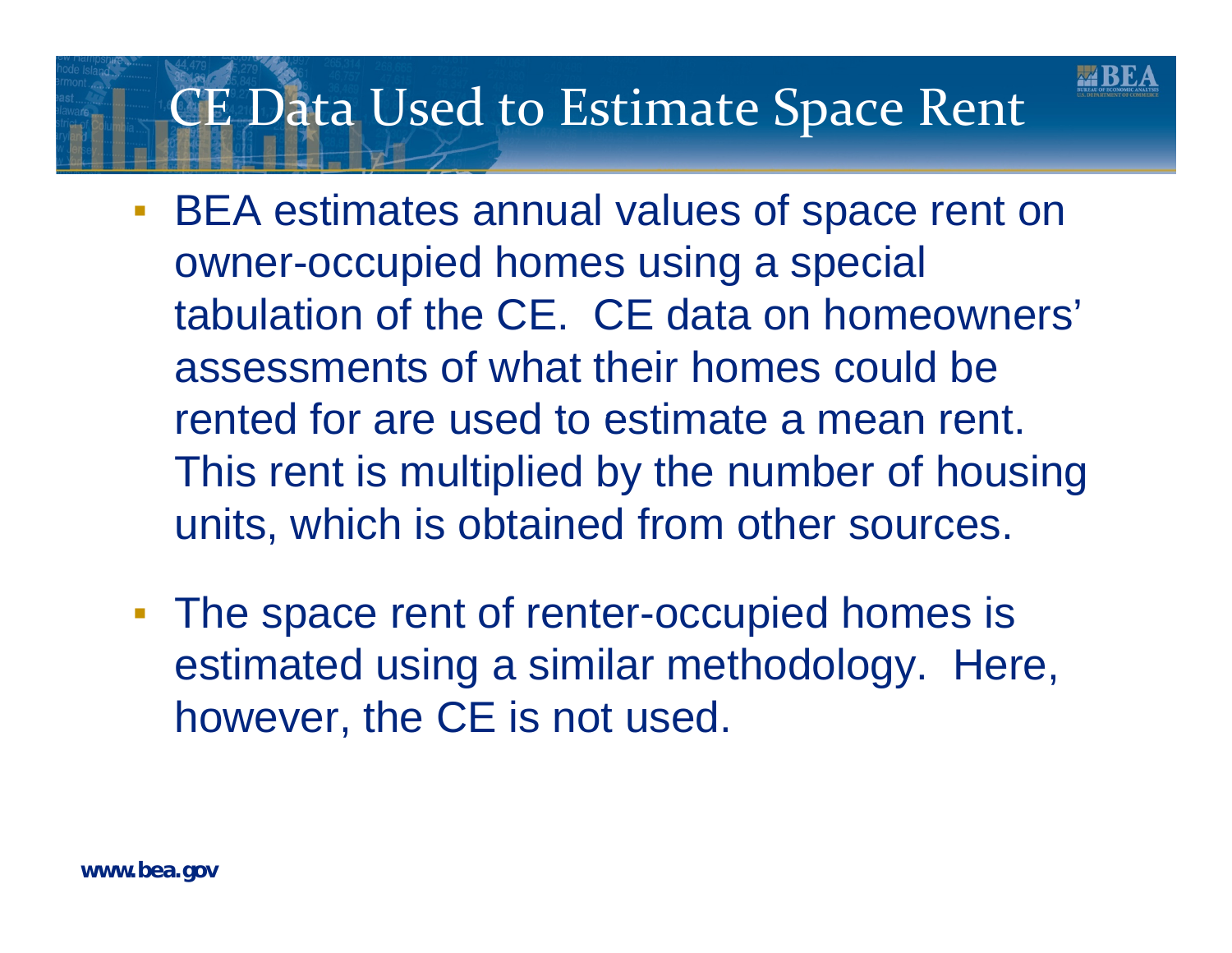#### Data Gaps that the CE Might Help With ‐I

- **Exagger 1 Loss of benchmark data on actual rents paid on** single-family homes due to the discontinuance of the Residential Finance Survey.
- $\mathbb{R}^n$ Better data is needed on closing costs.
- **Example 2 Fig. 2 Lack of data on expenditures and rents paid on** second and vacation homes and other dwellings that are not someone's principal residence. Lack of data on the number of second homes and timeshares.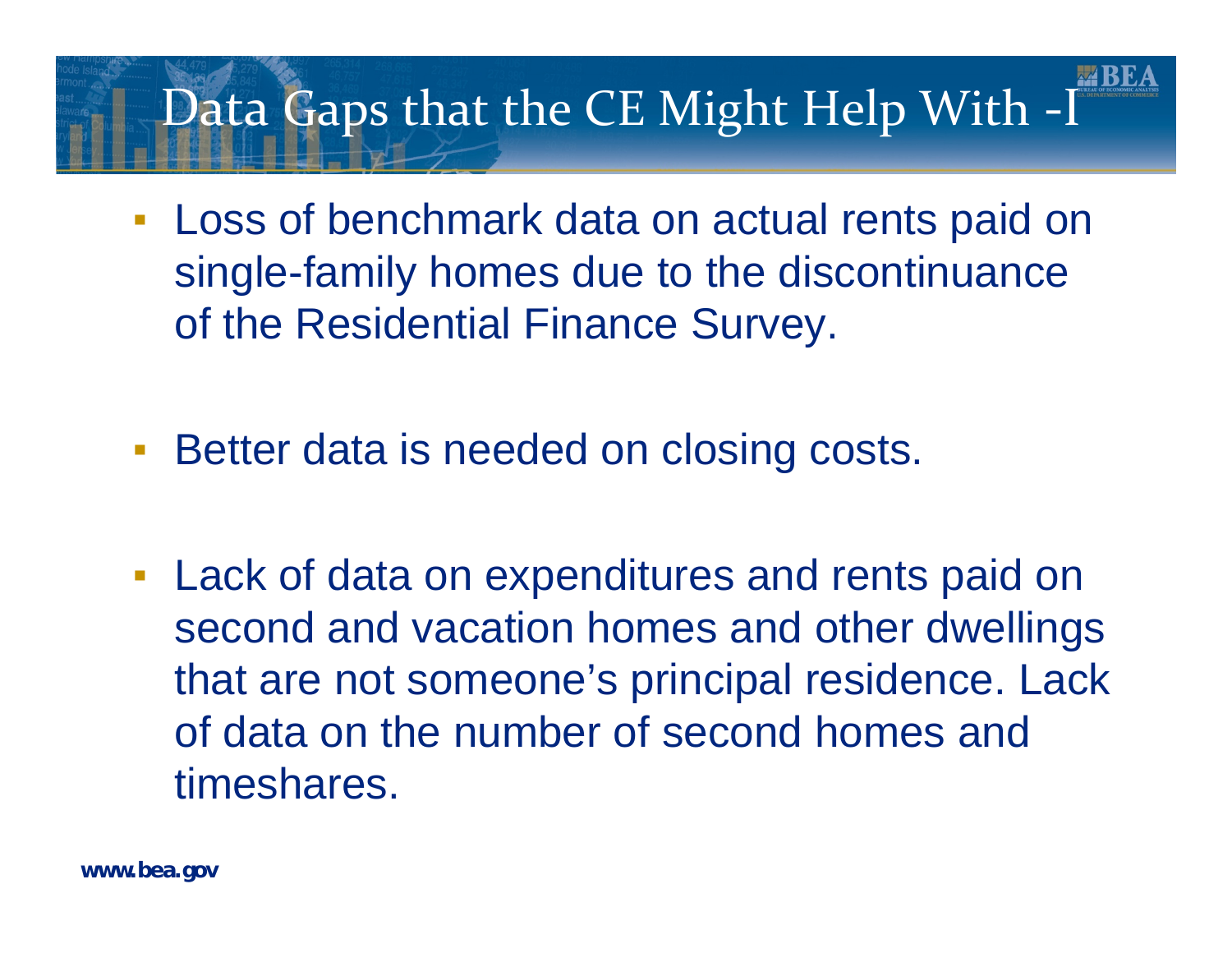#### Data Gaps that the CE Might Help With ‐II

- $\mathbb{R}^n$  Lack good estimates of the average interest rates paid on various types of loans.
	- **Lack rates paid on mortgages. Also lack data on** the amount of mortgage debt subject to adjustable interest rates.
	- **Lack data on the average interest rates paid on** other loans.
	- **Could use data on foreign/domestic split on** expenditures made on trips.
	- Could use data on relative amount of driven mileage spent on vacation trips.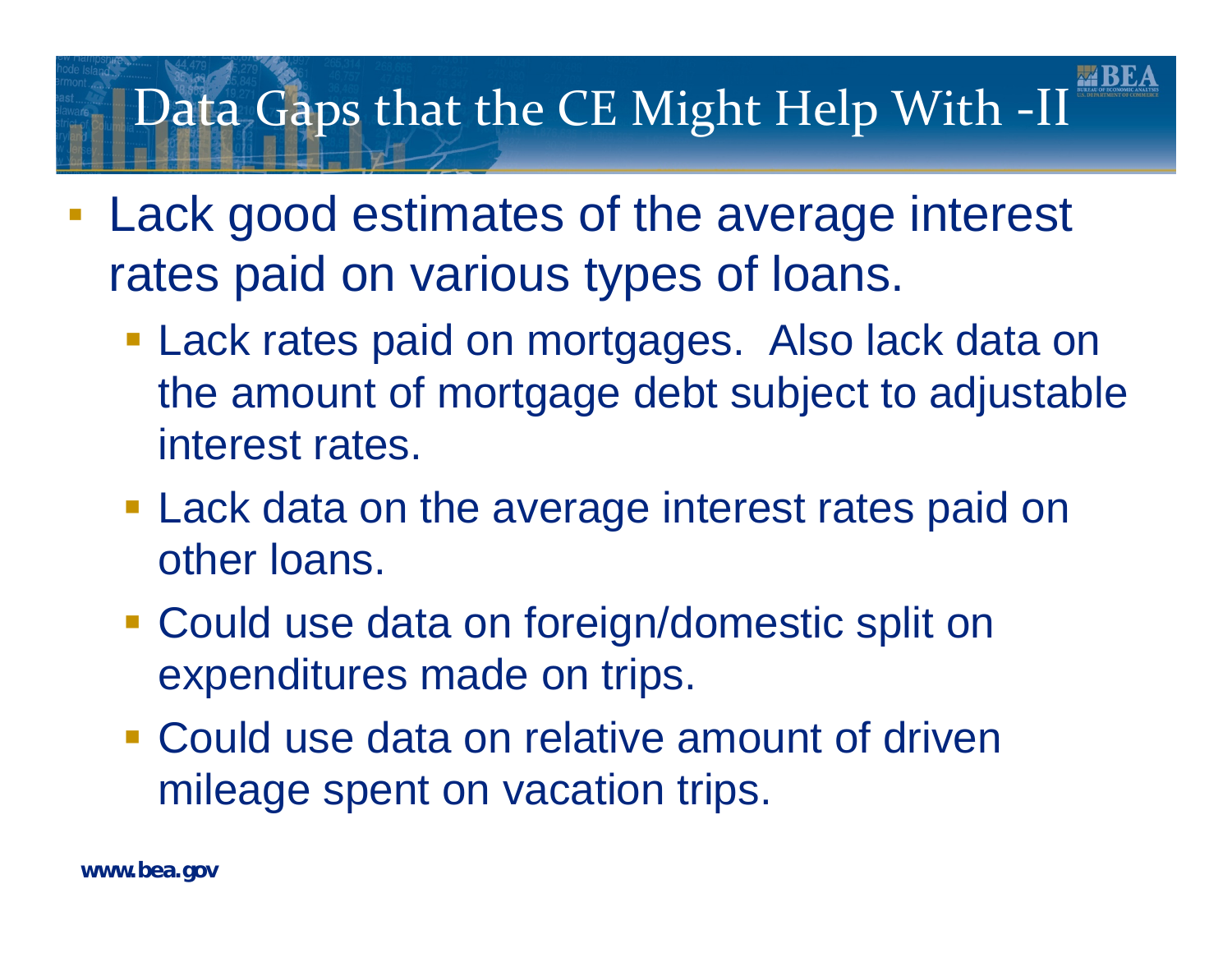## CE Data Concerns: Timeliness

- CE data is not received in time for the first annual revision after quarterly estimates are made. So far this year, we have been extrapolating space rent using data from the 2007 CE Survey. Data from the 2008 CE Survey will be introduced this July.
- **EXECT 10 Extrapolation can EXET** Long periods of mechanical extrapolation can produce problems especially around cyclical turning points.